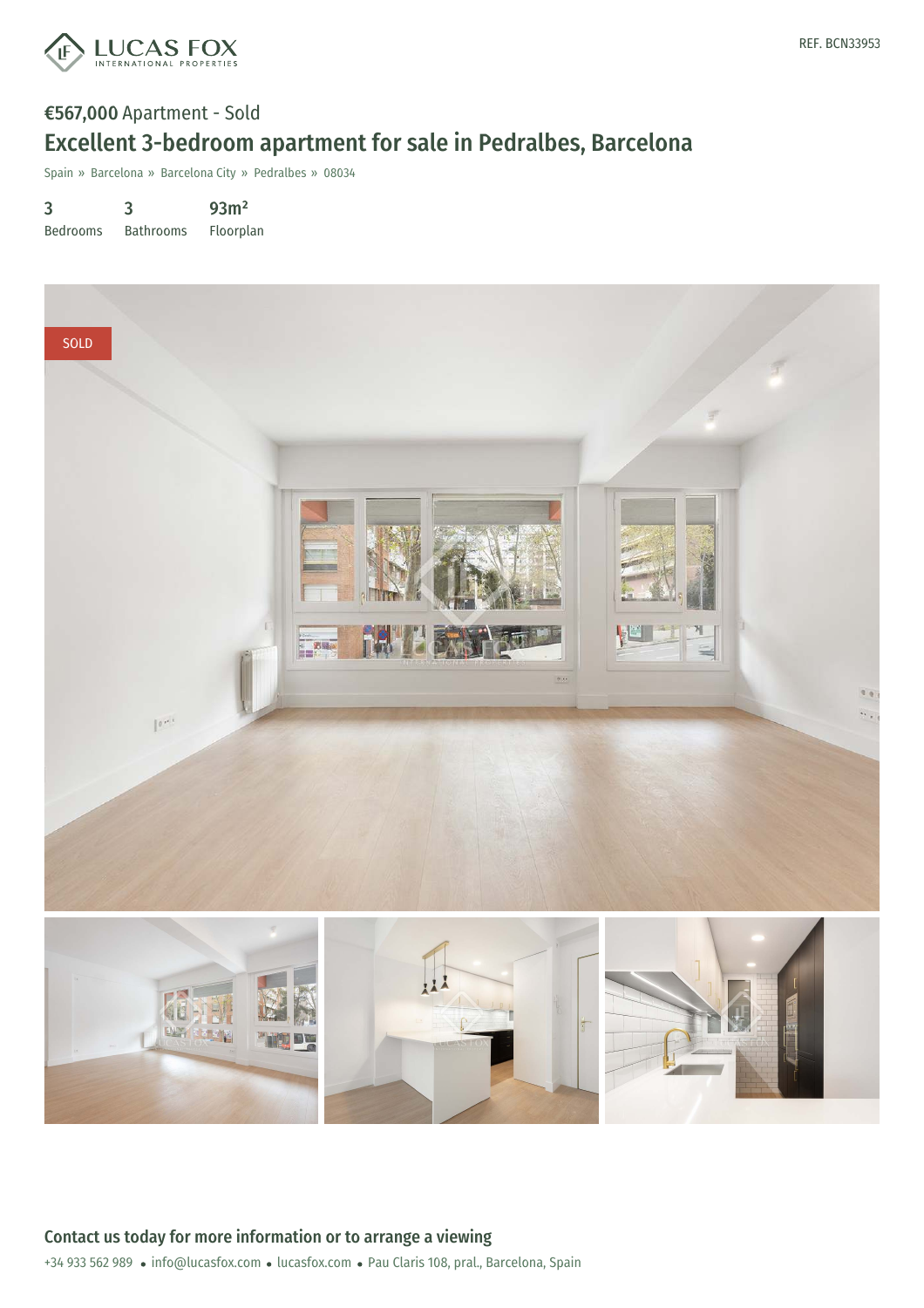

# €567,000 Apartment - Sold Excellent 3-bedroom apartment for sale in Pedralbes, Barcelona

Spain » Barcelona » Barcelona City » Pedralbes » 08034

3 Bedrooms 3 Bathrooms 93m² Floorplan

#### **OVERVIEW**

### The property is located on the first floor of a building with a lift and a concierge service.

From the apartment's entrance hall, we access a spacious living-dining room facing southwest, from where we can enjoy natural light throughout the day thanks to its large windows. The kitchen is integrated into the living room and has high-end appliances.

Moving on, we find a double bedroom en suite, another double room also en suite and a single room.

Next, we will find the first bathroom with a shower that serves the single room and can be used as a guest bathroom.



[lucasfox.com/go/bcn33953](https://www.lucasfox.com/go/bcn33953)

Concierge service, Lift, High ceilings, Natural light, Wooden flooring, Air conditioning, Double glazing, Equipped Kitchen, Exterior, Heating, Renovated, Transport nearby